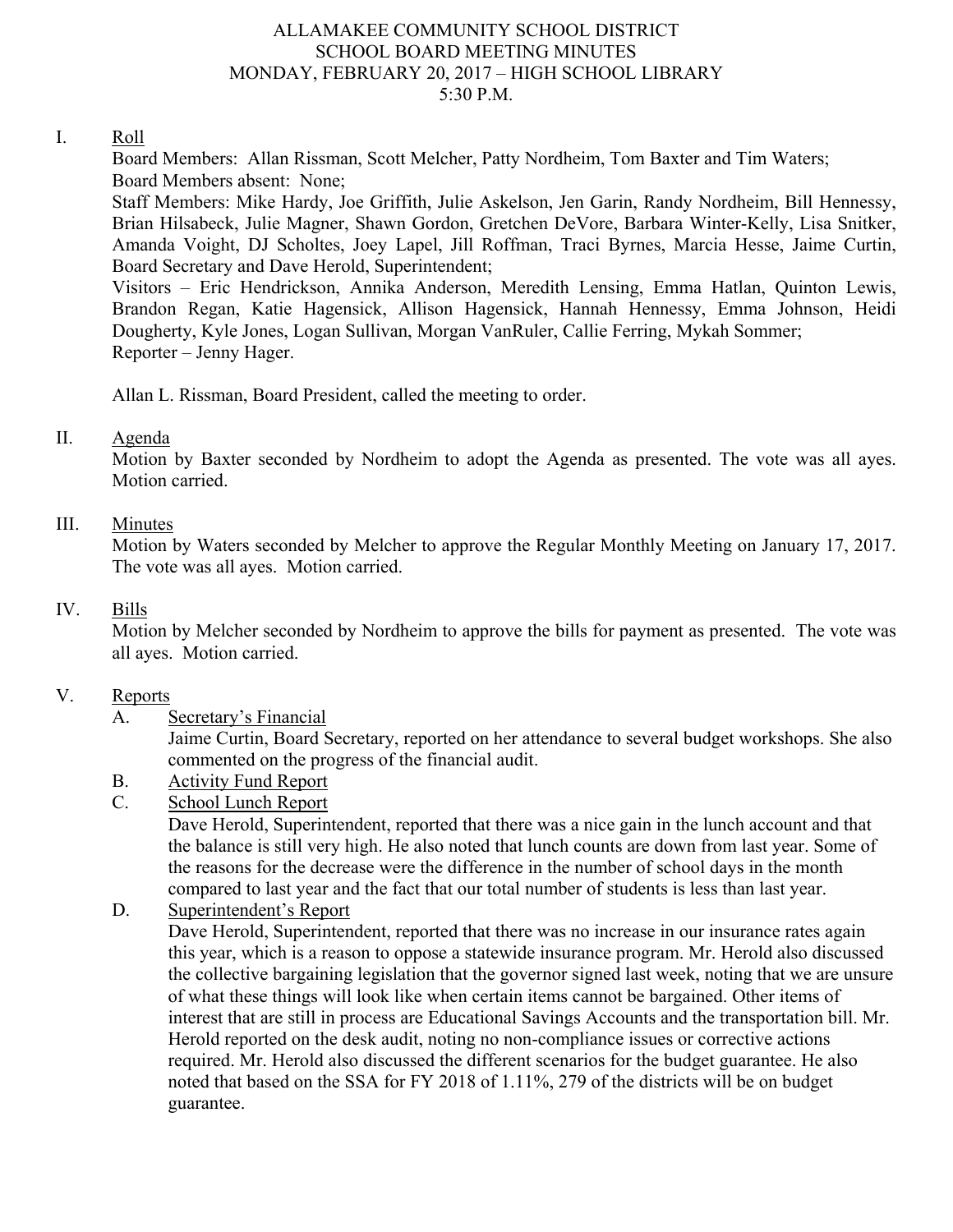## E. Principals' Reports

Julie Askelson, Waterville Elementary Principal, reported that Kindergarten and pre-school round up was last week and the American Heart Association Jump for Heart fundraiser is coming up. Mrs. Askelson also noted that the students really enjoyed the US Mint presentation. On March 2<sup>nd</sup> the Iowa Food Hub is coming to Waterville so the students can see the actual impact of their donations. Mrs. Askelson thanked Andrew Blair. She also thanked Laurayne Snitker and Roseann Phipps of the Waukon Lions Club for their help with the eye screenings. Students are looking forward to the FFA week - students coming into the building for agriculture related activities.

Joe Griffith, East/West Elementary Principal, reported the family fun night on Feb 10<sup>th</sup> was very successful. Round-ups were held last week and Jump Rope for Heart will be starting next week. The students are also looking forward to attending the middle school matinee on March 9<sup>th</sup>. Jen Garin, Middle School Principal, reported that the middle school wrapped up their winter seasons recently. Upcoming events include: FFA week, Pops concert on Saturday (2/25), band concert on March  $6<sup>th</sup>$ , the play matinee for elementary students March  $9<sup>th</sup>$  and for the public on March  $10^{th}$ . Ms. Garin also noted that Amy Wasson will discuss a four-year plan with all  $8^{th}$ grade student on March 14<sup>th</sup> to help plan their high school careers.

Brian Hilsabeck, High School Assistant Principal/Activities Director, reported on the participation numbers for both girls' and boys' track. Mr. Hilsabeck noted there will be 2 girls' and 2 boys' home meets. He also said that the Booster club is giving donations to NHS and Prom and currently looking at uses for the new trailer.

Dr. Mike Hardy, High School Principal, reported large group speech contest went well, noting several students received All-State honors.

F. Curriculum Report

Gretchen DeVore, Curriculum Director, reported on continuation of the curriculum retreats – focusing on literature strategies and science standards. Mrs. DeVore reported that the Iowa Assessments are done and we should get results in 3 weeks. She also stated that they are starting to dig into FAST testing data. The TLC coaches continue to work with reading buddies.

G. Building and Grounds Report

Bill Hennessy, Buildings and Grounds Director, reported on heating issues at East Elementary and beginning the preparations for spring sports.

## H. Technology Report

Shawn Gordon, Technology Director, reported on ERATE – filed form 471 last month and will file for funding requests to companies next month. Mr. Gordon reported these refunds are estimated to be about \$16,000 this year. He also reported on the 4-Year Technology survey (4 yr) to be assessed this week.

- I. Food Service Report Julie Magner, Food Service Director, reported on the fundraiser for Joe O'Neill family.
- J. Transportation Report Randy Nordheim, Transportation Director, reported the new buses should be in the 3<sup>rd</sup> week of March.
- K.  $21<sup>st</sup>$  Century Report

Barbara Winters-Kelly, reported on numbers served last year vs. this year – noting numbers are up from last year. She also reported that there have been gains in proficiency for those that attended 30 times or more.

L. Other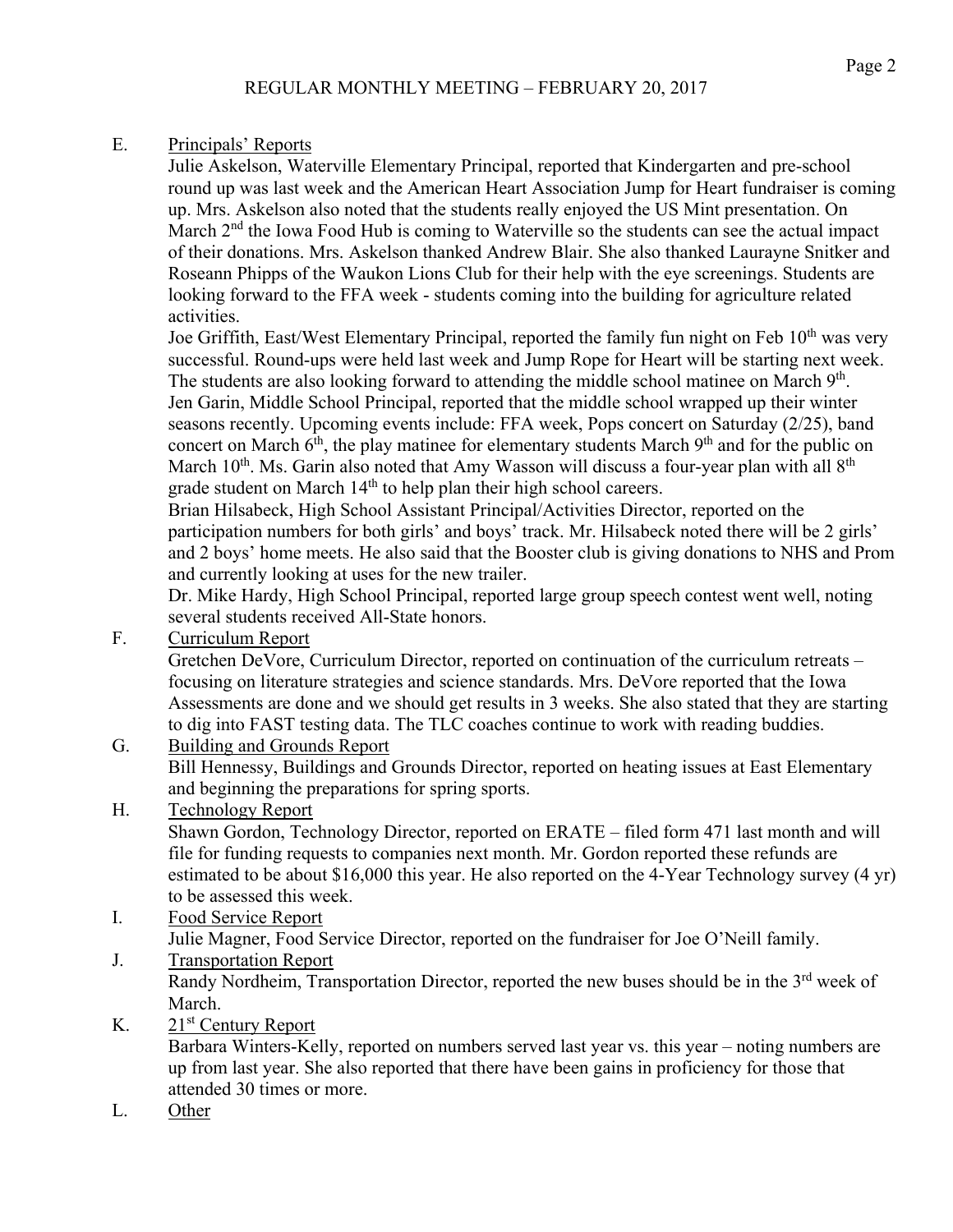Motion by Nordheim seconded by Baxter to approve the Secretary's Financial Report, Activity Fund Report, School Lunch Report, Superintendent's Report, Principals' Reports, Curriculum Report, Buildings and Grounds Report, Technology Report, Food Service Report, Transportation Report and 2<sup>1st</sup> Century Report as presented. The vote was all ayes. Motion carried.

# VI. Communications

A. Information

1. West Elementary Presentation

Joey Lapel, Kindergarten teacher, presented a short PowerPoint presentation on Flexible Seating. Mr. Lapel (along with other staff members) are currently writing a grant to incorporate this program in more classrooms.

B. Visitors Allan L. Rissman, Board President, welcomed the visitors and asked if there was anything anyone wished to comment on the agenda. No comments were made.

## VII. Old Business - None

# VIII. New Business

- A. Personnel: (All staff recommended for hiring is pending a background check.)
	- 1. Recommendation to approve staff for the 21<sup>st</sup> Century After School Program. Motion by Melcher seconded by Nordheim to approve the staff for the 21<sup>st</sup> Century After School Program. The vote was all ayes. Motion carried.
	- 2. Recommendation to accept the resignation of Joe O'Neill from his assistant varsity boys' track coaching position.

Motion by Waters seconded by Baxter to accept the resignation Joe O'Neill from his assistant varsity boys' track coaching position. The vote was all ayes. Motion carried.

- 3. Recommendation to hire Brett Egan as assistant varsity boys' track coach. (\$2,533) Motion by Nordheim seconded by Melcher to hire Brett Egan as assistant varsity boys' track coach. (\$2,533) The vote was all ayes. Motion carried.
- 4. Recommendation to approve boys' track volunteer coaches. Motion by Waters seconded by Baxter to approve Mike Shupe and Blaine Snitker as boys' track volunteer coaches. The vote was all ayes. Motion carried.
- 5. Recommendation to approve girls' track volunteer coaches. Motion by Nordheim seconded by Waters to approve Mike Shupe, Blaine Snitker and Amy Wasson as girls' track volunteer coaches. The vote was all ayes. Motion carried.
- 6. Recommendation to approve girls' and boys' golf volunteer coach. Motion by Melcher seconded by Nordheim approve Morgan McMillan as girls' and boys' golf volunteer coach. The vote was all ayes. Motion carried.
- 7. Recommendation to approve softball volunteer coaches. Motion by Baxter seconded by Waters to approve Ted Snitker and John Papp as softball volunteer coaches. The vote was all ayes. Motion carried.
- 8. Recommendation to hire Blaine Snitker as assistant varsity football coach (rate to be determined when 2017-2018 salary schedules are complete) and accept Mr. Snitker's resignation from his  $7<sup>th</sup>$  &  $8<sup>th</sup>$  grade football coaching position. Motion by Melcher seconded by Nordheim to hire Blaine Snitker as assistant varsity football coach (rate to be determined when 2017-2018 salary schedules are complete) and accept Mr. Snitker's resignation from his 7th & 8th grade football coaching position. The vote was all ayes. Motion carried.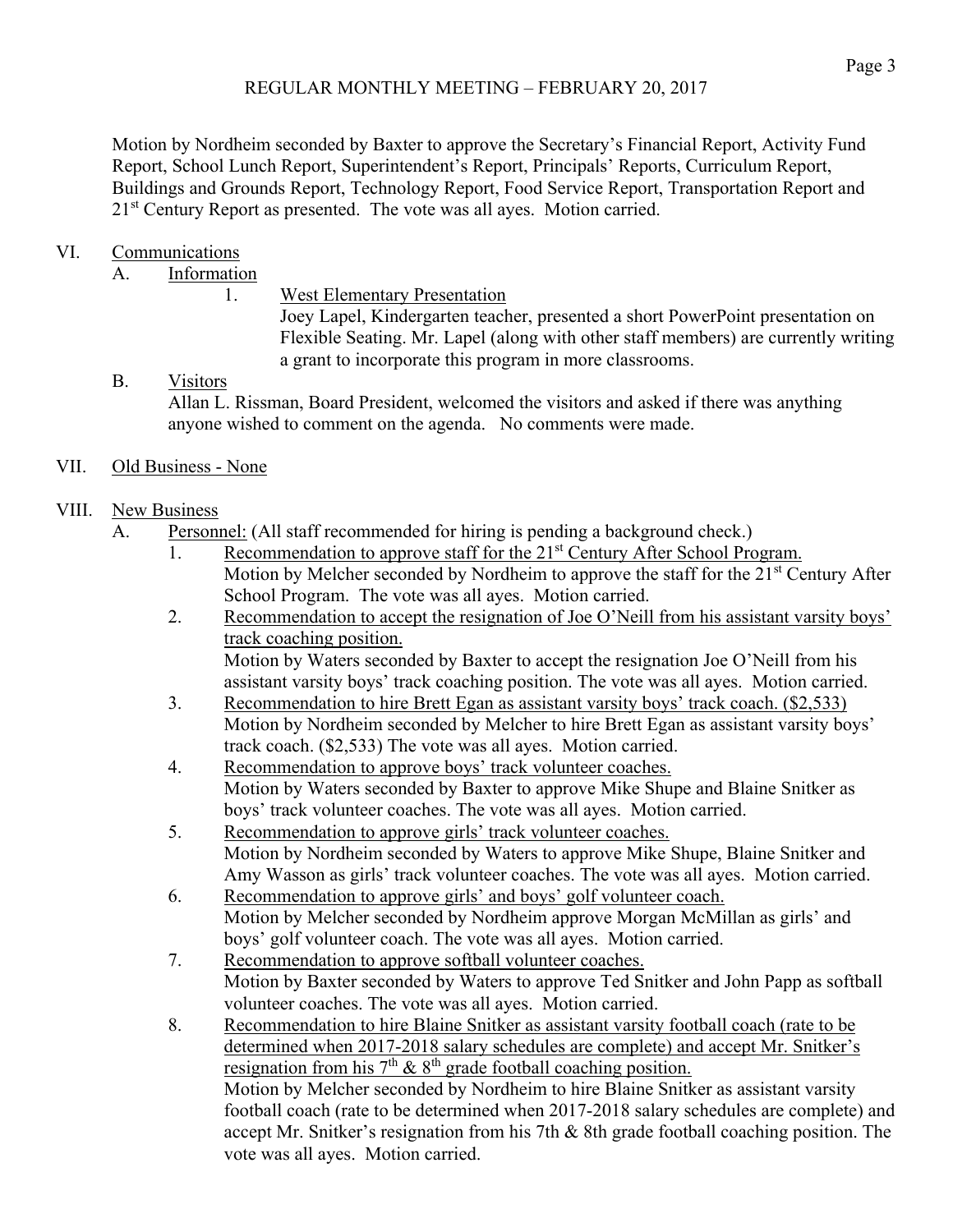- 9. Recommendation to accept the resignation of Joan Schwartz from her assistant varsity volleyball coaching position. Motion by Baxter seconded by Waters to accept the resignation of Joan Schwartz from her assistant varsity volleyball coaching position. The vote was all ayes. Motion carried.
- 10. Recommendation to hire Patricia Dahlstrom as paraprofessional. (\$11.31) Motion by Nordheim seconded by Melcher to hire Patricia Dahlstrom as paraprofessional. (\$11.31) The vote was all ayes. Motion carried.
- B. Recommendation to approve summer projects. Motion by Waters seconded by Melcher to approve the following summer projects: East Elementary – replace cafeteria windows (\$16,411 – Mobile Glass), cabinets and sink in faculty room (cabinets \$3,056 – Beneke, sink \$696.49 – Kurth), Middle School/High School – new partitions in main bathroom (\$6,989.49 – Equipment and Furniture), painting (MS/HS bathrooms, West Elementary ceilings and classrooms: \$17,680 – Toms Painting), replace concrete (West Elementary sidewalks, East Elementary sidewalks and approach to dumpsters, MS/HS sidewalks: Kelly Concrete - \$24,995). The vote was all ayes. Motion carried.
- C. Recommendation to approve bid to replace and repair steam traps at East Elementary. Motion by Nordheim seconded by Baxter to approve bid to replace and repair steam traps at East Elementary from C.H. McGuiness Co. of \$19,250. The vote was all ayes. Motion carried.
- D. Recommendation to approve Shive-Hattery proposal for Middle School and West Elementary Roof Improvements. Motion by Melcher seconded by Waters to approve Shive-Hattery proposal for Middle School and West Elementary Roof Improvements. The vote was all ayes. Motion carried.
- E. Recommendation to approve Shive-Hattery proposal for Sports Complex Entrance Improvements. Motion by Nordheim seconded by Melcher to approve Shive-Hattery proposal for Sports Complex Entrance Improvements. The vote was all ayes. Motion carried.
- F. Recommendation to approve bids for Middle School HVAC project. Motion by Baxter seconded by Waters to approve the bid of \$242,494 (including Alternate No. 1) from Casper Plumbing and Heating for Middle School HVAC project. The vote was all ayes. Motion carried.
- G. Recommendation to approve 2017-2018 school calendar. Motion by Waters seconded by Melcher to approve 2017-2018 school calendar. The vote was all ayes. Motion carried.
- H. Recommendation to approve Budget Guarantee Resolution. Motion by Nordheim seconded by Baxter to approve Budget Guarantee Resolution. The vote was all ayes. Motion carried.
- I. Recommendation to approve out of state field trip to La Crosse, WI on March 31, 2017. Motion by Waters seconded by Nordheim to approve out of state field trip to La Crosse, WI on March 31, 2017. The vote was all ayes. Motion carried.
- J. Recommendation to approve three out of state field trips for Afterschool Program in June 2017. Motion by Melcher seconded by Waters to approve three out of state field trips for Afterschool Program in June 2017. The vote was all ayes. Motion carried.
- K. Recommendation to approve FFA field trip to state FFA Convention on April 9-11, 2017. Motion by Baxter seconded by Nordheim to approve FFA field trip to state FFA Convention on April 9-11, 2017. The vote was all ayes. Motion carried.